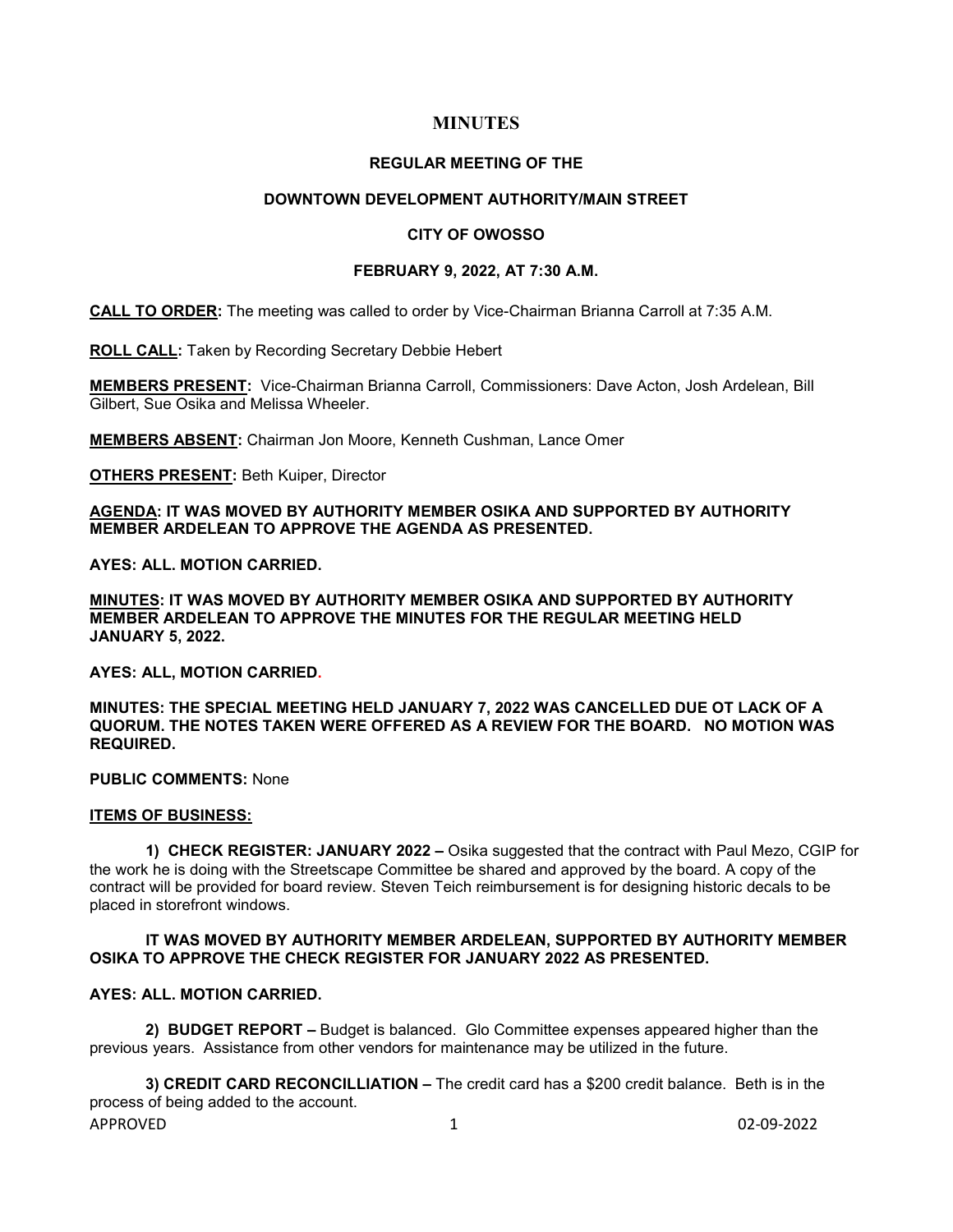**4) SHIACASH REPORT –** Additional business owners have signed participation agreements in the ShiaCash Program. A concern was stated that a promotion was not done announcing the new businesses added to the program. That point lead to a discussion of changes in marketing strategies for the Owosso DDA/Mainstreet. The board will review the website of Owosso DDA/Mainstreet and offer suggestions for additions/deletions. Changes will be made as needed, such as, eliminating the online shopping option.

An arrangement with AZee Business Solutions will be brought before the board for consideration of a marketing package.

**5) CHARGEPOINT REPORT–** Director Beth Kuiper reported that she is working with ChargePoint to resolve current issues. ChargePoint is understaffed and unable to meet the needs of its customers. Service response is slow. The south side charger is active but not charging the fee to the customer. The north side charge requires a repair. Authority Member Gilbert advised that the warranty should not begin until the chargers are completely functioning. A request for a reimbursement from ChargePoint for the reimbursement of the \$37.00 revenue lost will be submitted.

**6) BOARD MEMBER TRAINING –** Vice Chairman Carroll shared a suggestion of having an annual Board Member Survey asking members how satisfied they are by their current role on the boar**d.** Members were cautioned to have a critical eye ensuring that functions/events align with the board's goals and objectives. Consider hosting events every other year with a focus on volunteer recruitment, as an example. A draft Responsibility Agreement was presented to the board.

**7) 2022/2023 BUDGET – Discussion rather than Resolution:** Finance committee will investigate a \$20,000 shortfall of TIFF revenue. Training will be provided to board members and events chairmen to utilize the Notion App to assist in budgeting their work plans. Proposed budget worksheets are to be submitted to City Manager by March 7, 2022.

**8) FOOD TRUCK ORDINANCE –** It was noted that policies will be added to address issues as they arise.

## **IT WAS MOVED BY AUTHORITY MEMBER ARDELEAN, SUPPORTED BY AUTHORITY MEMBER OSIKA TO SUPPORT THE FOOD TRUCK ORDINANCE TO GO ON TO THE PLANNING COMMISSION.**

**AYES: ALL. MOTION CARRIED.** 

## **COMMITTEE UPDATES:**

## **1) Design and Business Vitality** –

New lighting is being considered. However, the lights used on the Riverwalk project would be an approximate cost of 1 million dollars.

Maintenance projects may be shifted to an outside contractor rather than Department of Public Works to help with controlling costs.

Woodard Place project will begin to repair any broken furniture, lighting, security cameras and a possible mural with a 50% reimbursement of costs from MEDC using Patronicity.

## **2) Promotion –**

150 Tickets have been sold for Chocolate Walk. A total of 22 businesses are participating. The map is currently being created.

**3) Outreach** – No updates. Beth Kuiper is currently building this committee.

**.**